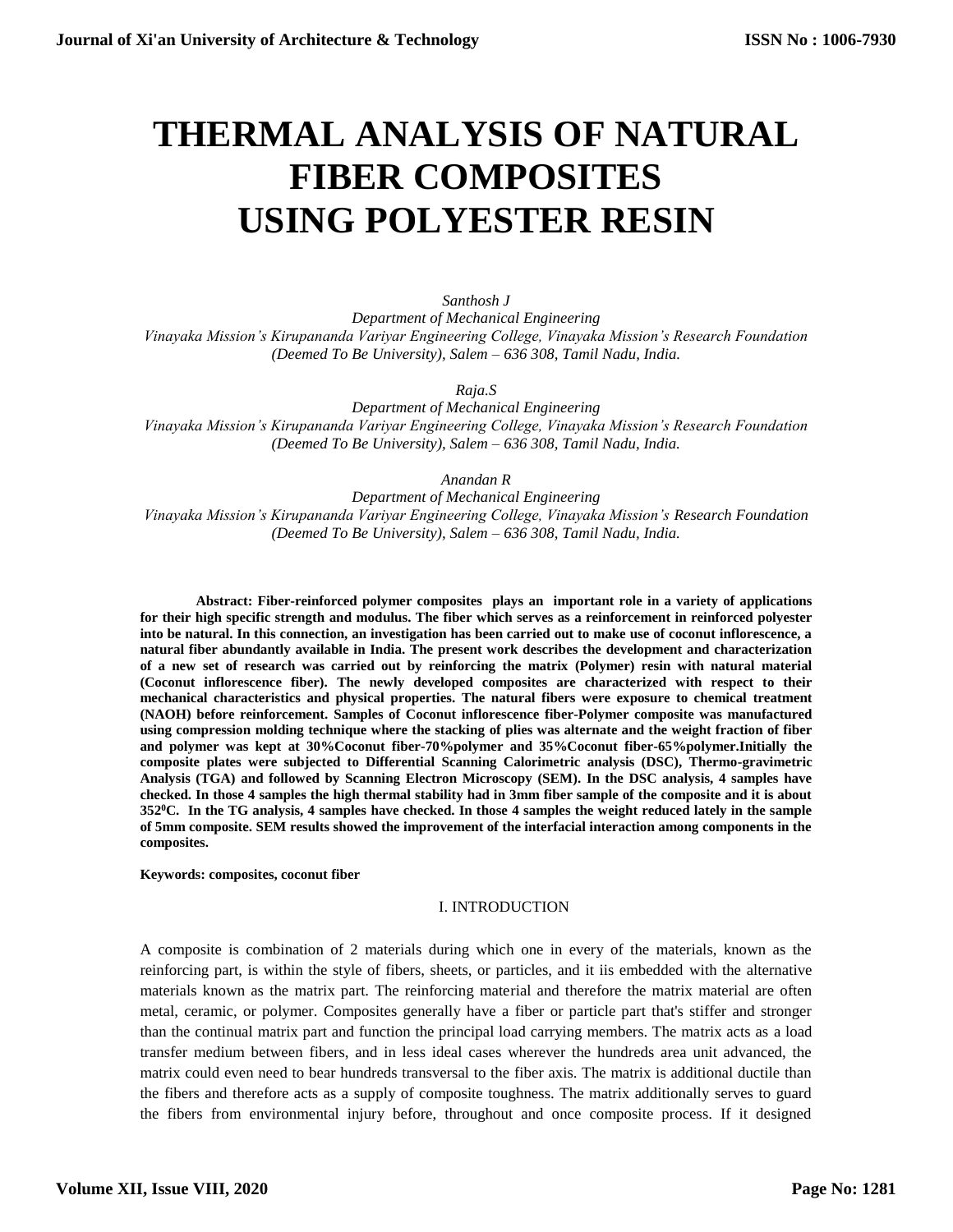properly, the new combined material exhibits higher strength than would every individual material. Composites area unit used not just for their structural properties, however additionally for electrical, thermal, tribological, and environmental applications.

The following area unit a number of the explanations why composites area unit designated sure as shooting applications:

- High strength to weight magnitude relation (low density high tensile strength)
- High creep resistance
- High lastingness at elevated temperatures
- High toughness

## II.OBJECTIVE

- To prepare the natural fiber extraction process and chemical treatment with NaOH
- A new set of research is carrying out by reinforcement matrix , polyester resin with natural fiber
- To make a polymer matrix composites as a suitable for manufacturing technology
- To analyse Differential Scanning Calorimetric(DSC) analysis for finding phase transition of composite
- To analyse Thermo-gravimetric analysis(TGA) for finding heat flow and weight change in composite
- To take Scanning Electron Microscopic(SEM) images for checking the physical properties of composite

## III.MATERIALS AND METHODS

## 3.1 FIBER EXTRACTION PROCESS

Fibers are available in the stack of nut of coconut tree. Coconut inflorescences are beaten with a thick round mallet until the fleshy matter is dusted off. The coconut inflorescences were conducted with chemical treatment (NaOH) for 1 hour. After treated with NaOH, the fibers were washed with distilled water and dried in sunlight for a day.



Figure 3.1 Coconut Inflorescence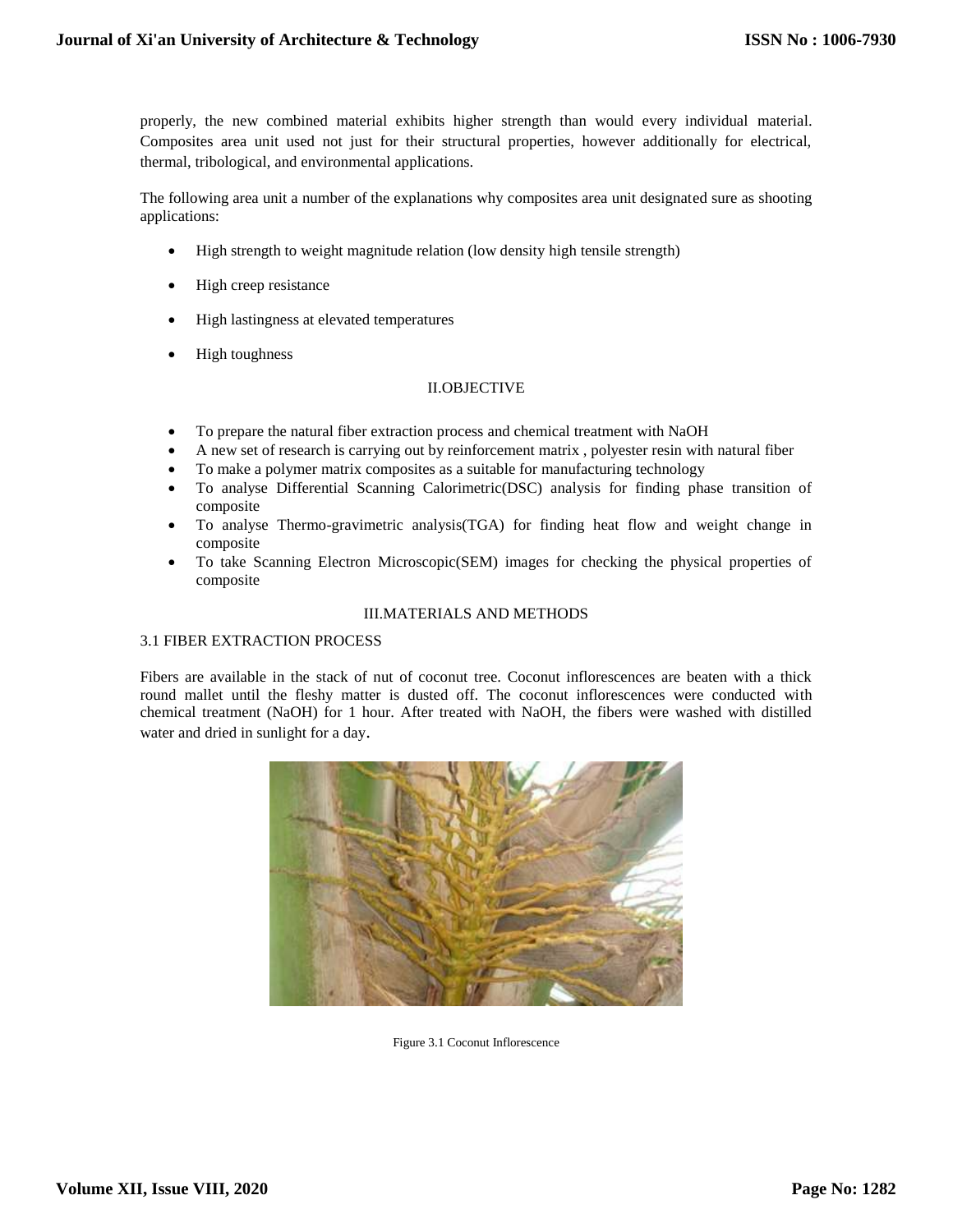#### 3.2 CHEMICAL TREATMENT WITH COCONUT INFLORESCENCE

Fibers were treated with 5% aq. NaOH solution and washed in distilled water. Finally these fibers were washed with distilled water until the fibers were alkali free. Then the washed fibers were dried in shadow.



Figure 3.2 Treated Coconut Inflorescence

## 3.3 FIBER TESTING

The Coconut fibers were separated as untreated fiber and treated fiber according to the fiber diameter and surface roughness. Part of these fibers were carried out in INSTRAN5500R machine with gauge length of 50mm and cross head speed 20mm/min on both treated and untreated fibers at South Indian Research Association (SITRA) Laboratory in Coimbatore. Fiber moisture content, wax content, density, cellulose content, lignin content and tensile strain were determined.

Moisture Content: Moisture content is the quantity of [water](http://en.wikipedia.org/wiki/Water) contained in a material, such as [soil](http://en.wikipedia.org/wiki/Soil) (called soil moisture)[,rock,](http://en.wikipedia.org/wiki/Rock_(geology)) [ceramics,](http://en.wikipedia.org/wiki/Ceramic) fruit, or [wood.](http://en.wikipedia.org/wiki/Wood) Water content is used in a wide range of areas, and is expressed as a ratio, of 0 to the value of the materials' [porosity](http://en.wikipedia.org/wiki/Porosity) at saturation

Wax Content: Waxes are a class of [chemical compounds](http://en.wikipedia.org/wiki/Chemical_compound) that are [plastic](http://en.wikipedia.org/wiki/Plasticity_(physics)) [\(malleable\)](http://en.wikipedia.org/wiki/Malleability) near ambient temperatures. The wax melts above 45  $\degree$ C to give a low [viscosity](http://en.wikipedia.org/wiki/Viscosity) liquid. Waxes are [insoluble](http://en.wikipedia.org/wiki/Solubility) in water but soluble in organic, non-polar solvents.

Cellulose Content: Cellulose is the structural component of the primary [cell wall](http://en.wikipedia.org/wiki/Cell_wall) of [green plants,](http://en.wikipedia.org/wiki/Green_plants) many forms of [algae](http://en.wikipedia.org/wiki/Algae) and the <u>oomycetes</u>.Cellulose is the most common organic compound on Earth. About 33.3% of all plant matter is cellulose (the cellulose content of  $\frac{\text{cotton}}{\text{coton}}$  $\frac{\text{cotton}}{\text{coton}}$  $\frac{\text{cotton}}{\text{coton}}$  is 91% and that of  $\frac{\text{wood}}{\text{mod}}$  $\frac{\text{wood}}{\text{mod}}$  $\frac{\text{wood}}{\text{mod}}$  is 41–50%).

## 3.4 FIBER PREPARATION

Treated fibers were chopped uniformly with different length. Lengths of fibers are 3mm, 5mm, 7mm and 9mm. The fibers were chopped for the reinforcement of the composite. The fibers and polyester resin were fabricated in the compression molding machine with different proportion. These fibers and polyester resin were mixed with the proportion of 30:70 and 35:65.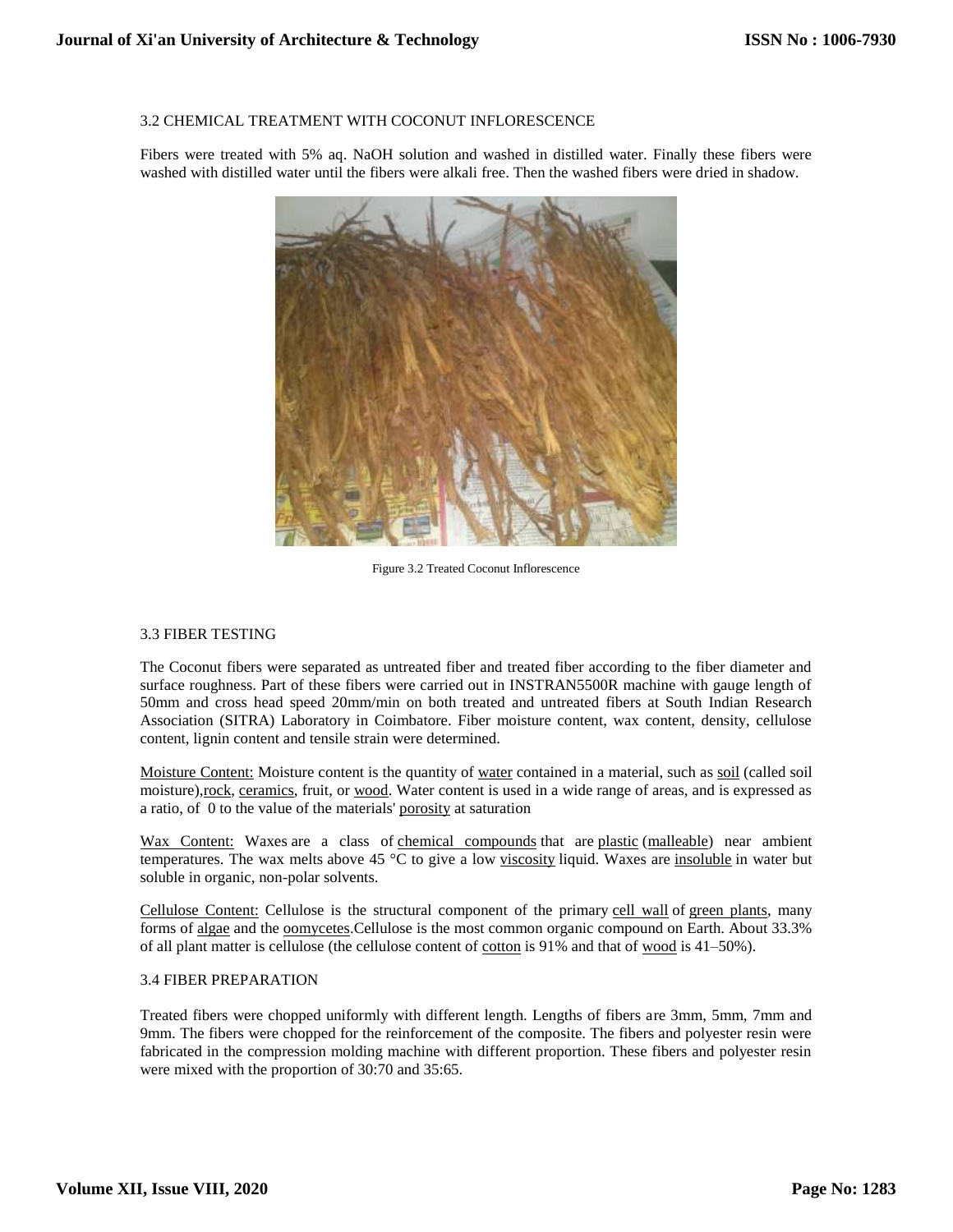## 3.5 SELECTION OF RESIN (MATRIX MATERIAL)

The following resins are used for the polymer matrix composites





Specimens were prepared with the mixing ratio of coconut inflorescence fibers and polyester resin 30:70 & 35:75. The coconut inflorescence fibers were cleaned, dried and chopped with different proportions 3mm, 5mm, 7mm & 9mm. The ratio of mixing polyester resin, Benzoyl Peroxide catalyst &cobalt 2 ethylhexamoate accelerator with 100:1:1. The weight fraction of fibers with particular length should be chosen and mixed in the bowl and spread uniformly on the mold (270\*270\*3mm). Then the mold was compressed by applying a load of 2 ton by hydraulic compression to get a single mat. Resin mixed with accelerator and catalyst is poured over the compressed fiber mat and the pressure is applied till the complete closure of mold. After 1 hour the samples were made as per the dimension of 270\*270\*3mm. The samples were prepared and cured at room temperature.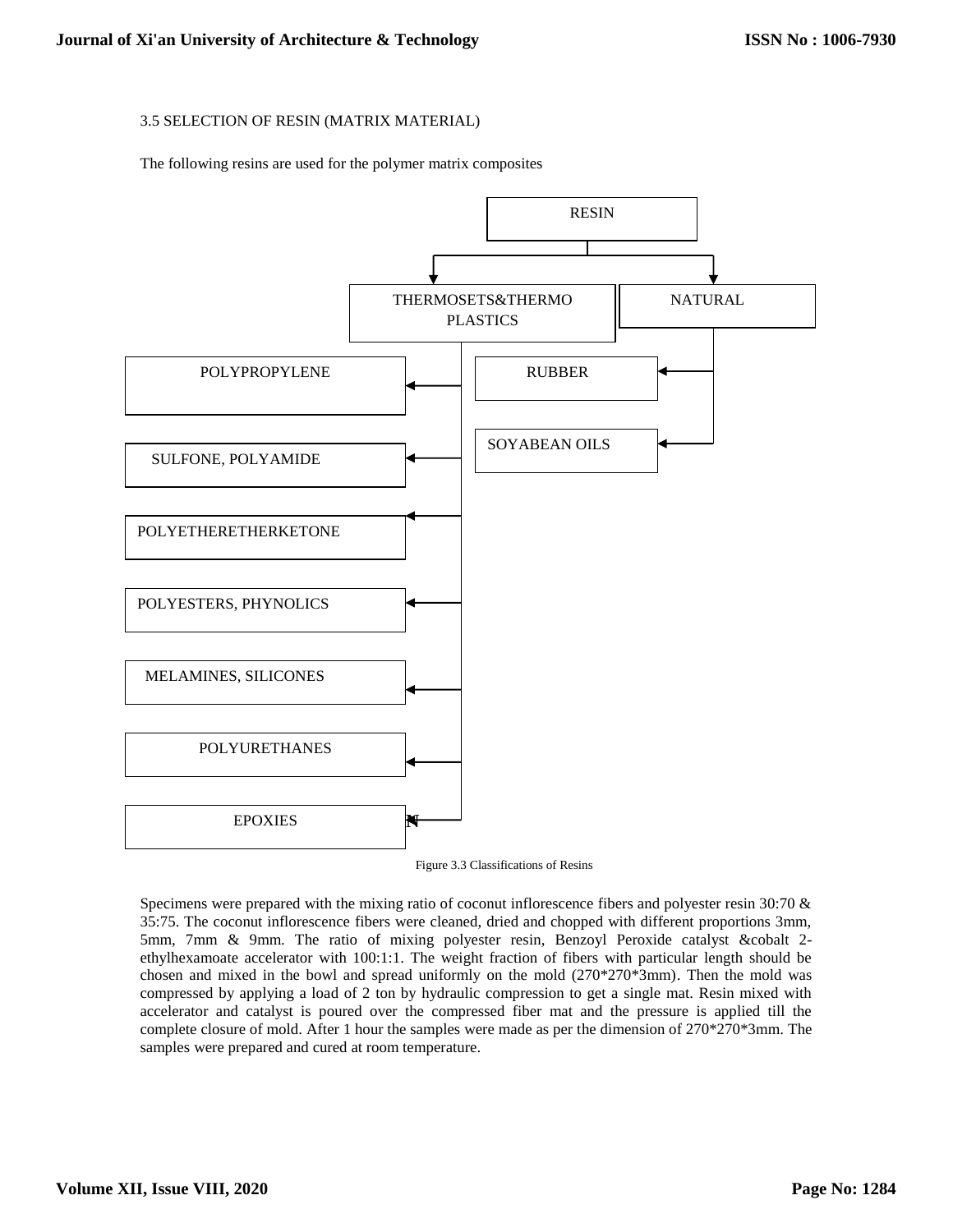

Figure 3.4 Compression Molding Machine IV RESULTS AND DISCUSSION

## 4.1 TEST RESULTS OF COCONUT INFLORESCENCE

The various properties of Coconut fibers were determined by INSTRAN5500R machine with gauge length of 50mm and cross head speed 20mm/min on both treated and untreated fibers at South Indian Research Association (SITRA) laboratory. The wax content, moisture content, density at Room temperature, cellulose content and lignin content were tabulated for Coconut fiber.

Table 4.1 Coconut Fibers Result

|                                      | <b>TEST RESULTS</b>                |                                                    |
|--------------------------------------|------------------------------------|----------------------------------------------------|
| Lab Code No.<br>Sample Particulars.: | CM5061<br>Coconut Fibre<br>Treated | <b>CH5062</b><br><b>Coconut Fibre</b><br>Untreated |
| Wax content, &                       | 0.31                               | 0.634                                              |
| Moisture Content, \$                 | 11.28                              | 9.33                                               |
| Density at Room Temperature, g/cc    | 1.223                              | 1.372                                              |
| Cellulose Content, &                 | 65.29                              | 71.90                                              |
| Lignin Content, %                    | 16.90                              | 17.20                                              |
|                                      |                                    |                                                    |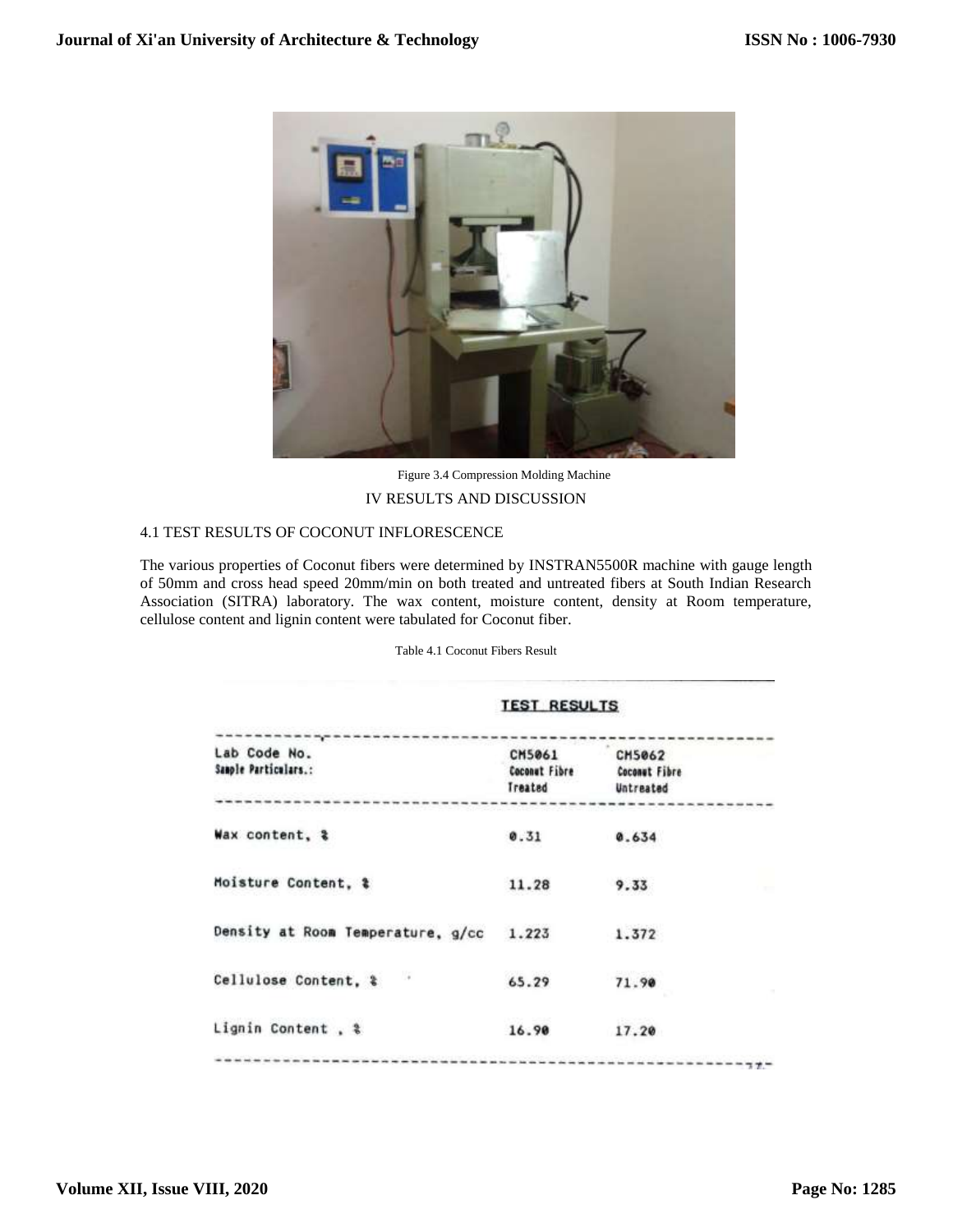## 4.2 TEST RESULTS FOR UNTREATED FIBER

Thirty samples were randomly collected from the lot of untreated course fiber and it was cut uniformly at a gauge length of 50mm. Then it was subjected to mechanical testing in INSTRAN5500R machine with cross head speed 20mm/min and the results were tabulated.

| COMPANY NAME           | <b>SITRA</b>                     |
|------------------------|----------------------------------|
| <b>INSTRUMENT NAME</b> | <b>INSTRON 5500R</b>             |
| Specimen label         | $C - 986$                        |
| <b>OPERATOR NAME</b>   | SN                               |
| METHOD                 | COCANUT FIBRE SAMPLE, UN TREATED |
| <b>HUMDITY %</b>       | 65.0                             |
| TEMPERATURE            | 21.0                             |
| Length                 | 100.00000 mm                     |
| Rate 1                 | 100,00000 mm/min                 |
|                        |                                  |

|                                          | Maximum Load<br>$($ af $)$ | Tensile strain at<br>Maximum Load<br>(96) |
|------------------------------------------|----------------------------|-------------------------------------------|
| 1                                        | 3394.87                    | 6.50                                      |
| $\overline{z}$                           | 3049.21                    | 5.78                                      |
| 3                                        | 3139.84                    | 6.67                                      |
| ä                                        | 3176.97                    | 4,64                                      |
| 5                                        | 3367.26                    | 7.35                                      |
| 6                                        | 2986.68                    | 5.53                                      |
| $\overline{t}$                           | 3071.18                    | 4.18                                      |
| $\overline{8}$                           | 3098.17                    | 7.53                                      |
| $\mathbf{q}$                             | 2871.66                    | 8.70                                      |
| 10                                       | 2904.87                    | 3.37                                      |
| 11                                       | 2972.64                    | 7.52                                      |
| 12                                       | 3466.20                    | 8.87                                      |
| 13                                       | 3244.48                    | 7.53                                      |
| 14                                       | 2801.43                    | 3.46                                      |
| 15                                       | 3655.29                    | 10.12                                     |
| 16                                       | 3363 28                    | 6.48.                                     |
| 17                                       | 3092.37                    | 4.80                                      |
| 18                                       | 3280.34                    | 3.99                                      |
| 19                                       | 3386.37                    | 5.53                                      |
| 20                                       | 2804.54                    | 7.17                                      |
| 21                                       | 2895.08                    | 4.21                                      |
| 22                                       | 3003.50                    | 8.17                                      |
| 23                                       | 2755.72                    | 3.50                                      |
| 24                                       | 3380.53                    | 2.62                                      |
| 25                                       | 2996.78                    | Ŧ<br>5.79                                 |
| 26                                       | 3518.85                    | 6.30                                      |
| 27                                       | 3216.51                    | 6.68                                      |
| 28                                       | 3197.06                    | 8.04                                      |
| 29                                       | 3196.55                    | 6.31                                      |
| 30                                       | 2945.08                    | 4.37                                      |
| Mean                                     | 3141.11                    | 6.06                                      |
| Standard<br>Deviation                    | 231.37390                  | 1.86675                                   |
| Coefficient<br>$\mathbf{d}$<br>Variation | 7.36599                    | 30.82356                                  |
| Minimum                                  | 2755.72                    | 2.62                                      |
| Maximum                                  | 3655.29                    | 10.12                                     |

Figure 4.1 Results of Untreated Fiber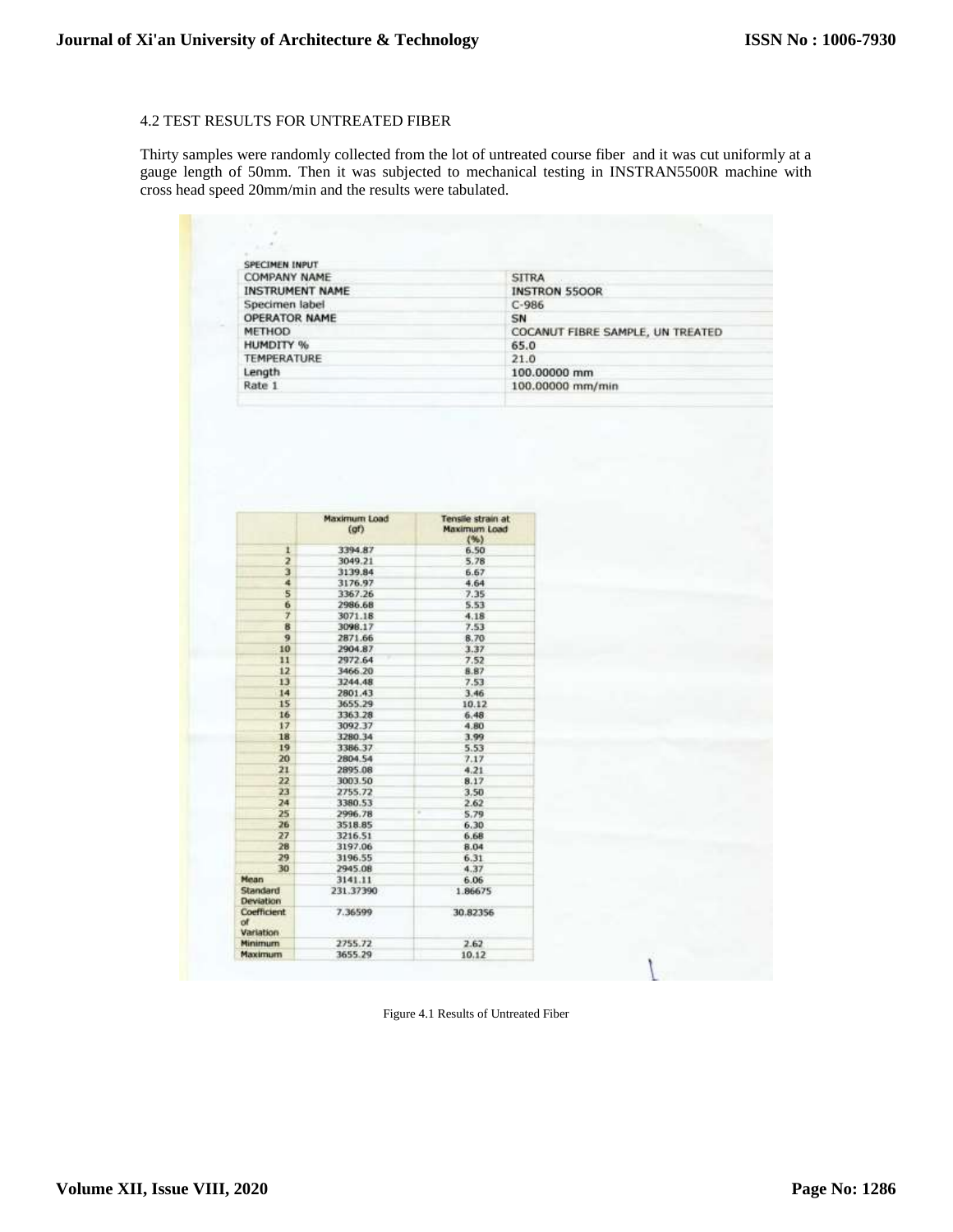

Figure 4.2 Untreated fiber specimen 1-15



Figure 4.3 Untreated fiber specimen 16-30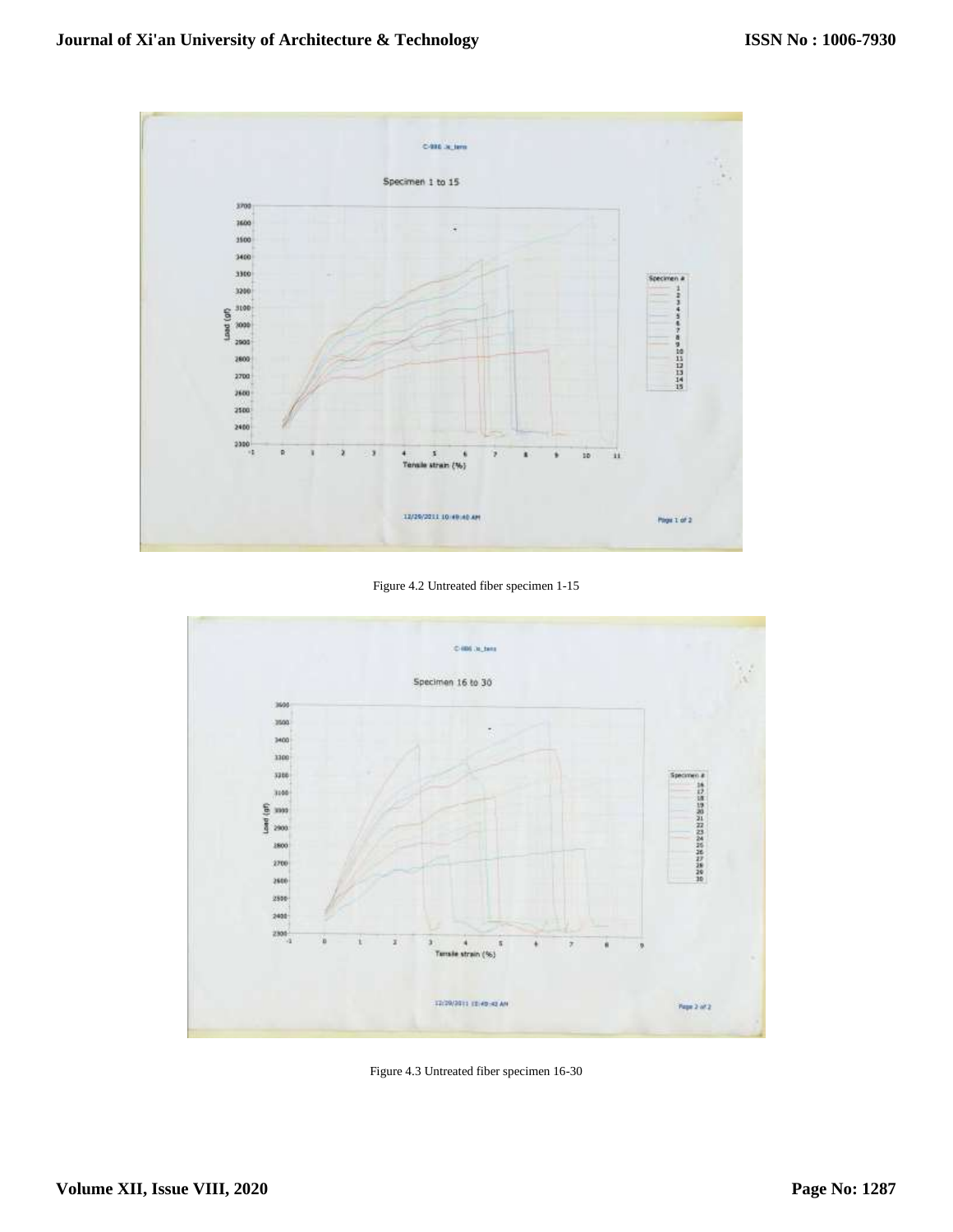## 5.3 TEST RESULTS FOR TREATED FIBER

Thirty samples were randomly collected from the lot of treated fiber and it was cut uniformly at a gauge length of 50mm. Then it was subjected to mechanical testing in INSTRAN5500R machine with cross head speed 20mm/min and the results were tabulated.

| <b>SPECIMEN INPUT</b>  |                               |  |  |
|------------------------|-------------------------------|--|--|
| <b>COMPANY NAME</b>    | <b>SITRA</b>                  |  |  |
| <b>INSTRUMENT NAME</b> | <b>INSTRON 5500R</b>          |  |  |
| Specimen label         | $C-985$                       |  |  |
| <b>OPERATOR NAME</b>   | SN                            |  |  |
| <b>METHOD</b>          | COCANUT FIBRE SAMPLE, TREATED |  |  |
| HUMDITY %              | 65.                           |  |  |
| <b>TEMPERATURE</b>     | 21.                           |  |  |
| Length                 | 100,00000 mm                  |  |  |
| Rate 1                 | 100,00000 mm/min              |  |  |
| Custom text input 5    |                               |  |  |

|                                | Maximum Load<br>(qf) | Tensile strain at<br>Maximum Load<br>(%) |
|--------------------------------|----------------------|------------------------------------------|
| $\mathbf{1}$                   | 3090.87              | 5.37                                     |
| $\overline{\mathbf{z}}$        | 3169.22              | 5.37                                     |
| з                              | 3079.88              | 6.70                                     |
| 4                              | 3353.34              | 5.87                                     |
| 5                              | 3089.05              | 8.04                                     |
| 6                              | 3847.39              | 10.84                                    |
| 7                              | 3103.73              | 4.53                                     |
| 8                              | 3477.34              | 6.51                                     |
| 9                              | 3182.81              | 8.03                                     |
| 10                             | 2680.85              | 4.20                                     |
| 11                             | 3530.42              | 11.03                                    |
| 12                             | 3213.92              | 4.67                                     |
| 13                             | 3135.96              | 7.35                                     |
| 14                             | 2788.66              | 4.66                                     |
| 15                             | 3048.50              | 11.52                                    |
| 16                             | 2688.23              | 5.00                                     |
| 17                             | 3676.51              | 9.14                                     |
| 18                             | 3671.01              | 8.14                                     |
| 19                             | 3008.58              | 6.64                                     |
| 20                             | 2943.39              | 4.66                                     |
| 21                             | 3063.44              | 6.65                                     |
| 22                             | 3072.50              | 11.53                                    |
| 23                             | 2771.42              | 7.15                                     |
| 24                             | 2843.37              | 9.35                                     |
| 25                             | 3672.11              | 7.20<br>i.                               |
| 26                             | 3065.74              | 7.31                                     |
| 27                             | 2922.09              | 6.48                                     |
| 28                             | 2996.33              | 8.15                                     |
| 29                             | 3295.29              | 12.29                                    |
| 30                             | 3208.24              | 7.34                                     |
| Mean                           | 3156.34              | 7.39                                     |
| Standard<br>Deviation          | 300.25874            | 2.29219                                  |
| <b>Coefficient</b><br>$\alpha$ | 9.51288              | 31.01760                                 |
| Variation<br>Minimum           | 2680.85              | 4.20                                     |
| Maximum                        | 3847.39              | 12.29                                    |

Figure 4.4 Results of Treated fiber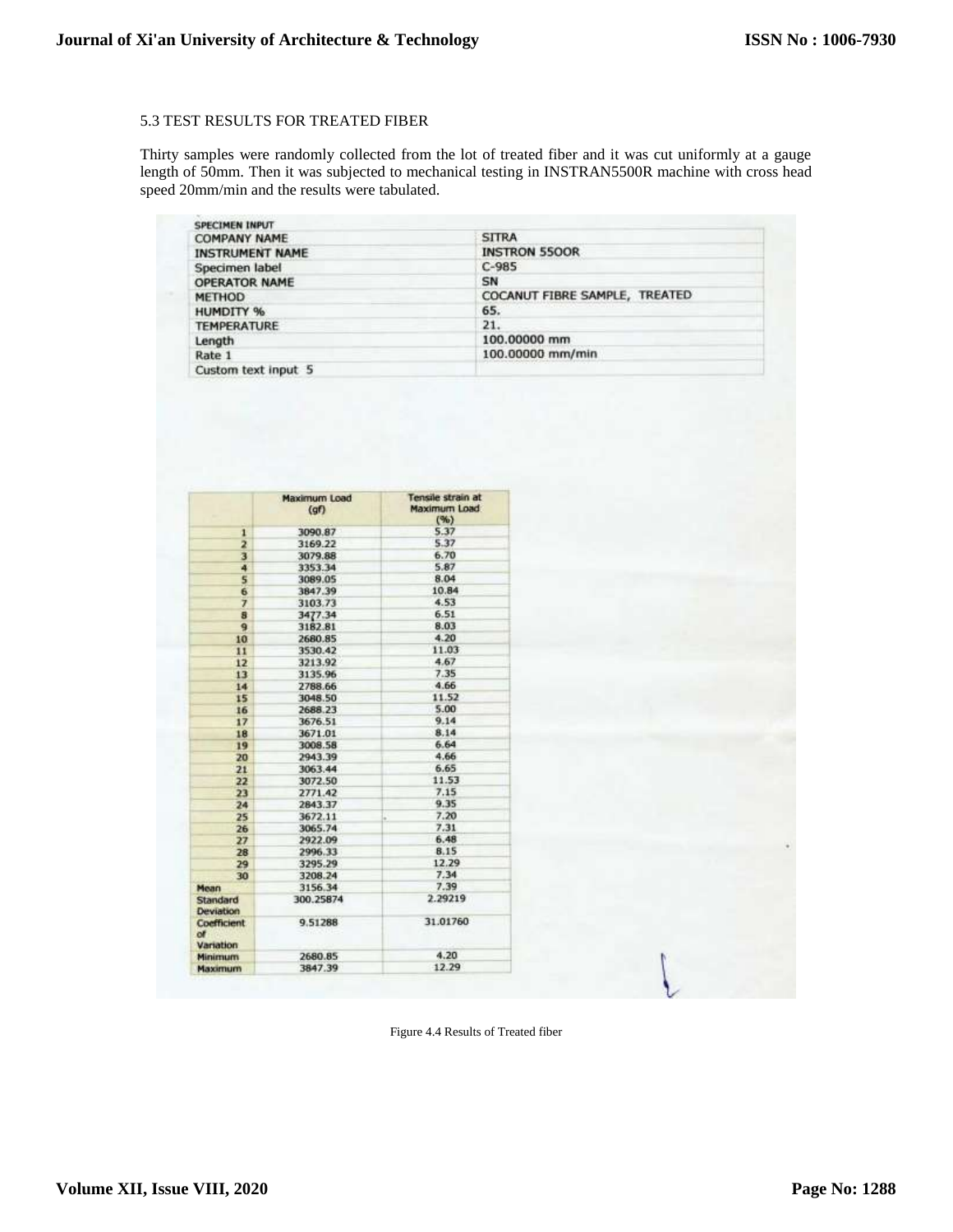

Figure 5.5 Treated fiber specimen 1-15



Figure 4.6 Treated fiber specimen 16-30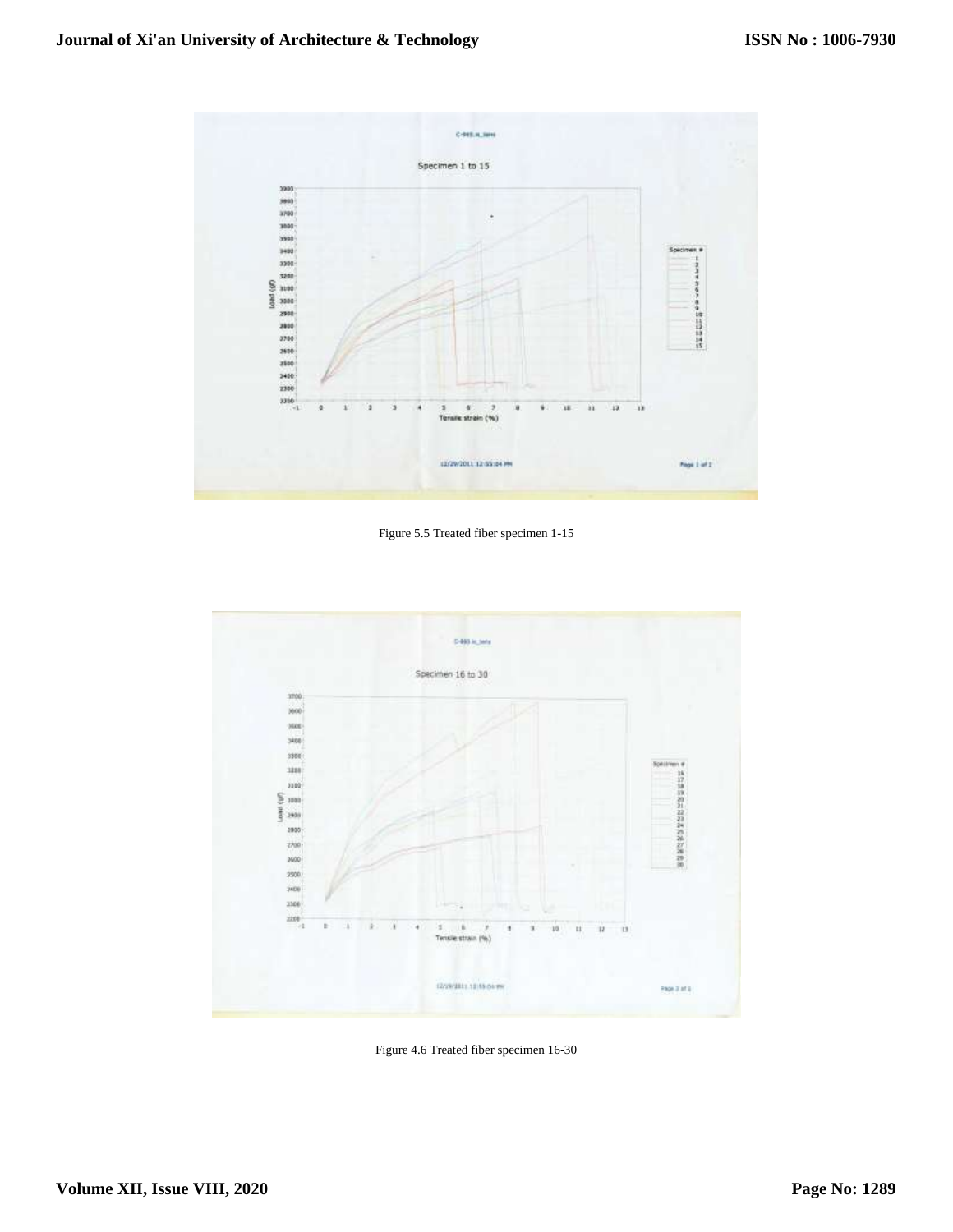#### 4.4 RESULTS OF DSC ANALYSIS

The Coconut fiber and polyester resin with the proportion of 30:70 composite was taken as sample and it is analyzed for DSC analysis. The samples of 3mm, 5mm, 7mm and 9mm were analyzed for DSC analysis. DSC analysis had been taken under the room temperature to 600°C. Approximate decomposition of the sample is around  $400\textdegree$ C. The expected result for this analysis was phase transition and sample's phase changed solid into liquid. All the sample's resin phase changed approximately 230<sup>o</sup>C. All the sample's fiber phase changed approximately  $350^0C$ .



Figure 4.7 Sample of 3mm



Figure 4.8 Sample of 5mm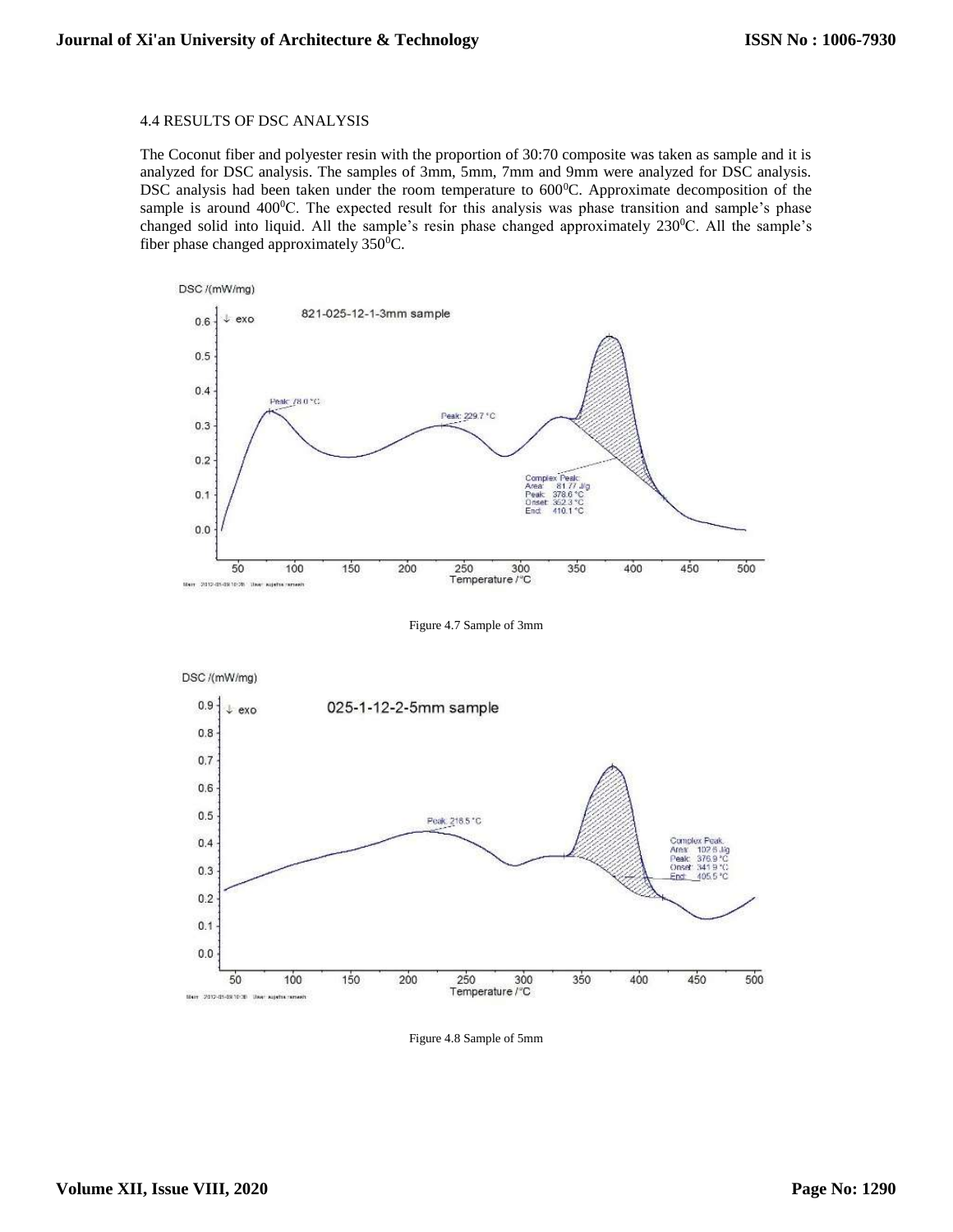

Figure 4.10 Sample of 9mm

Temperature /°C

300

350

400

450

Onset:<br>End: 10C

250

#### 4.5 RESULTS OF TG ANALYSIS

50

Main 2012-05-09 11-18 User SuperiorRemeah

100

150

200

 $-0.2$ 

The Coconut fiber and polyester resin with the proportion of 30:70 composite was taken as sample and it is analyzed for DSC analysis. The samples of 3mm, 5mm, 7mm and 9mm were analyzed for DSC analysis. DSC analysis had been taken under the room temperature to 600<sup>o</sup>C. Approximate decomposition of the sample is around  $400\textdegree$ C. The expected result for this analysis was decomposition and the weight change. The mass changes of the samples were started approximately  $200^{\circ}$ C.

500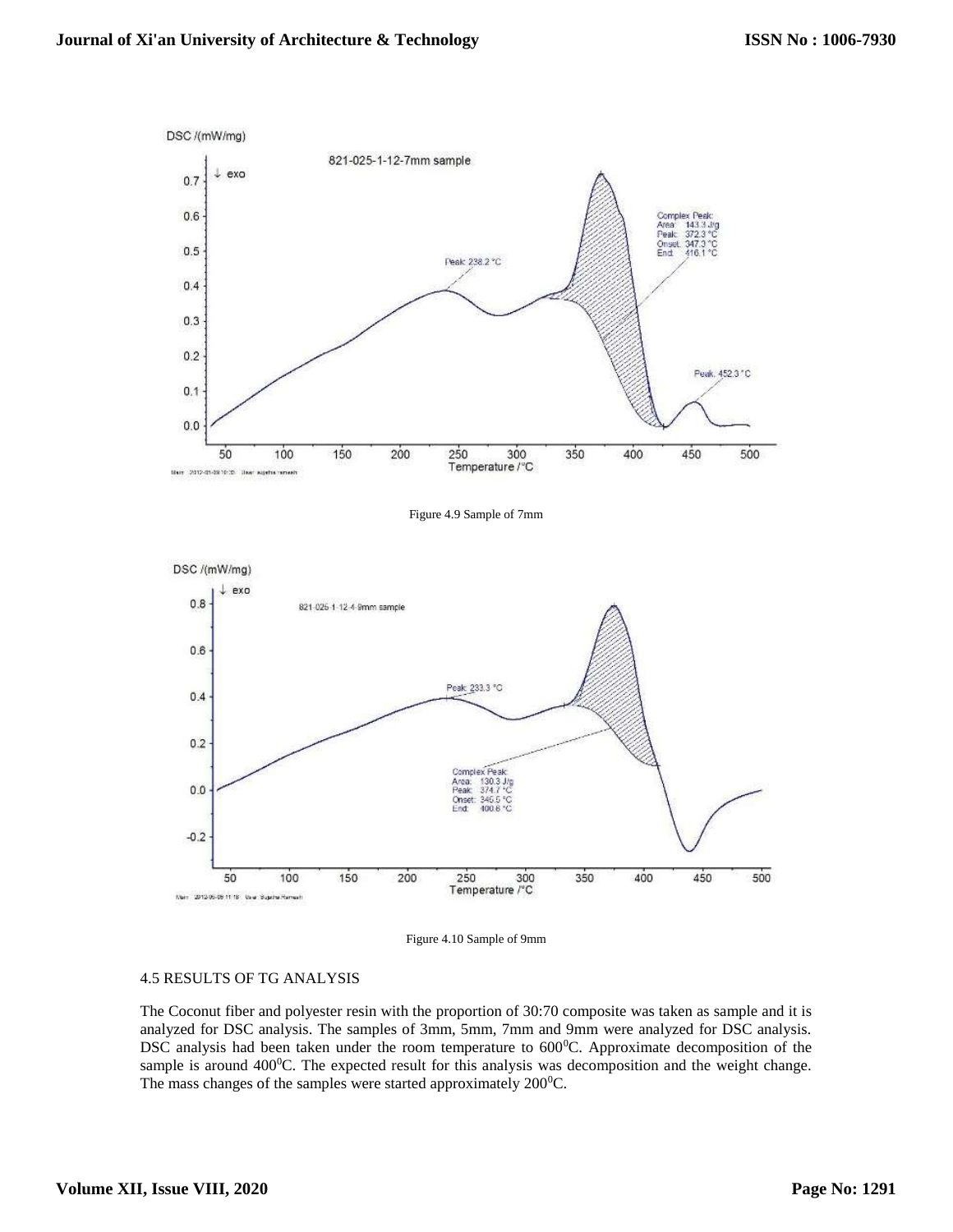

Figure 4.11 Sample of 3mm



Figure 5.12 Sample of 5mm



Figure 5.13 Sample of 7mm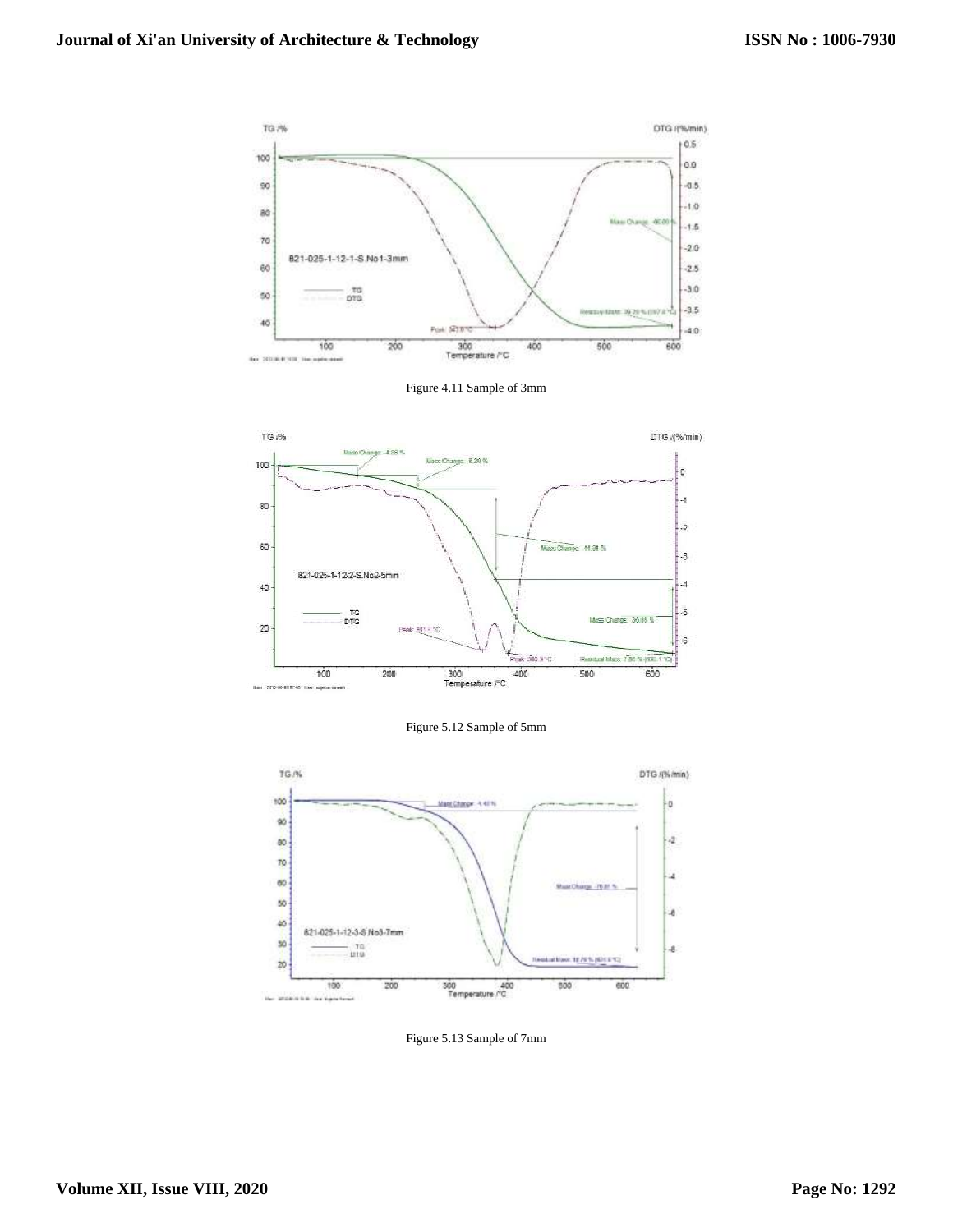

Figure 4.14 Sample of 9mm

## 4.6 RESULTS OF SCANNING ELECTRON MICROSCOPY

SEM micrographs of composites are shown below figures. As seen from the micrographs, the large amount of polymer adhered to the fiber surface and no gaps between polymer and the fibers were observed. This indicated that accelerators and catalyst improved the adhesion between polymer and the fibers.



Figure 4.15 Sample of 3mm with 100 micrometer



Figure 4.16 Sample of 3mm with 50 micrometer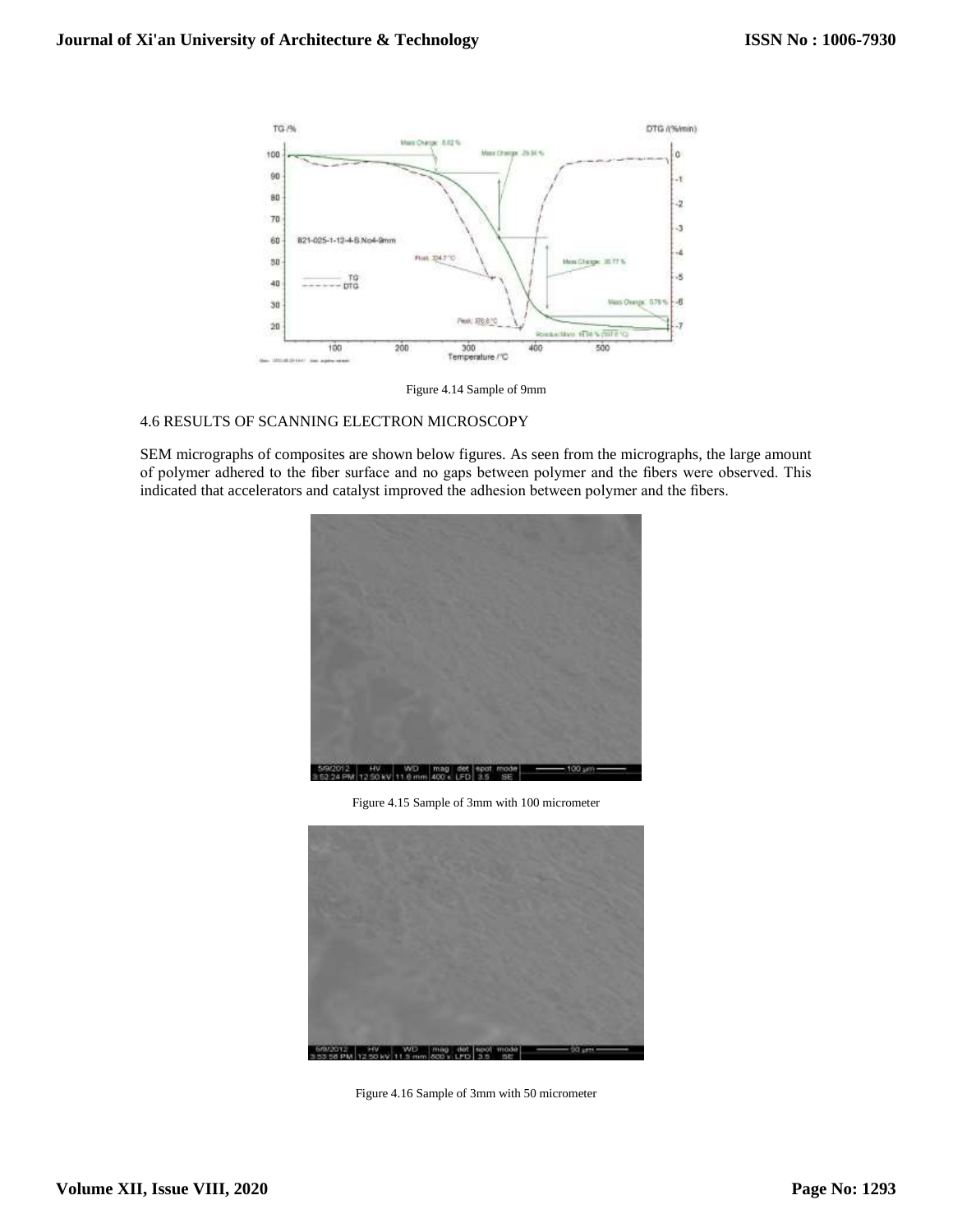

Figure 4.17 Sample of 5mm with 50 micrometer



Figure 4.18 Sample of 5mm with 40 micrometer



Figure 4.19 Sample of 7mm with 100 micrometer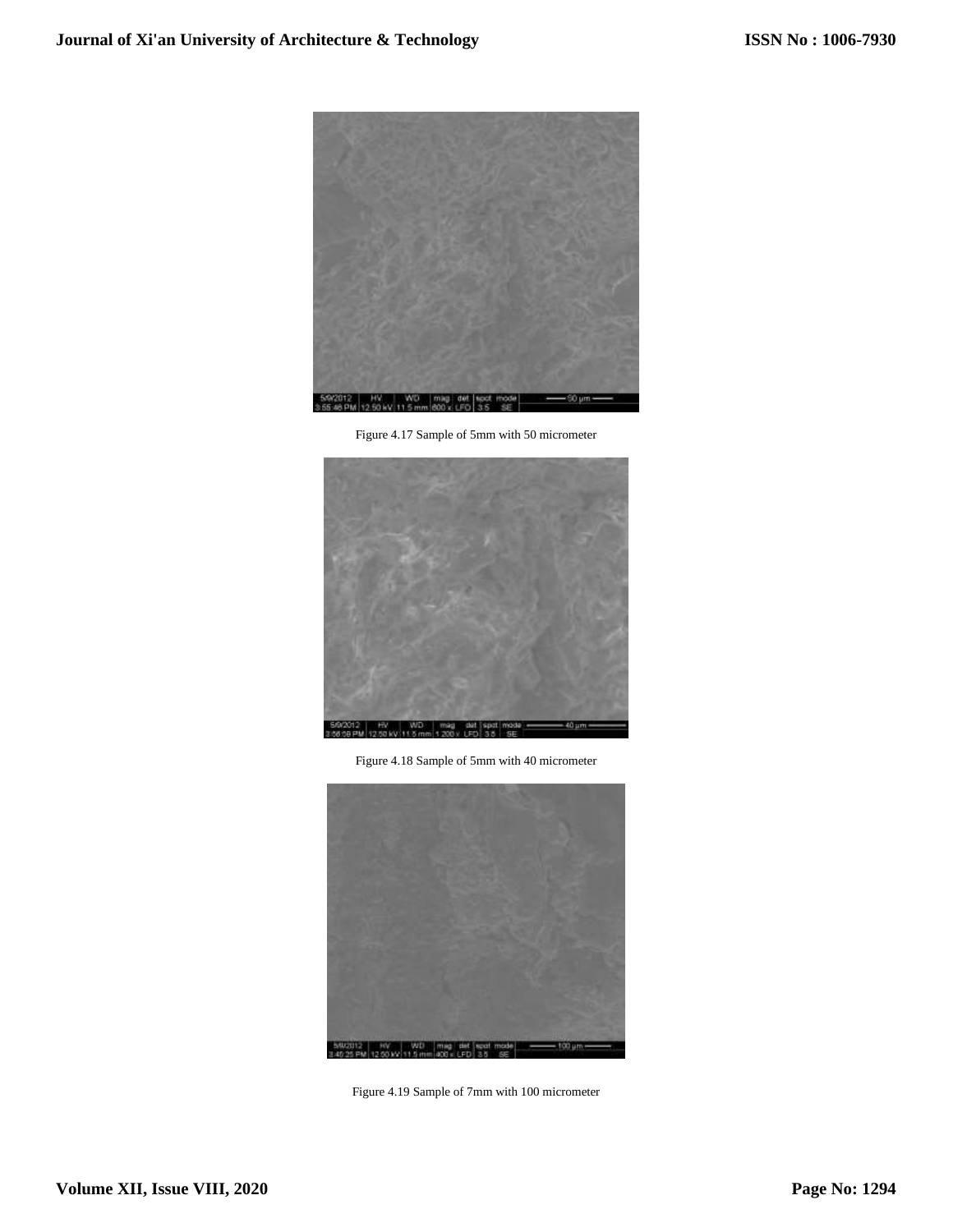

Figure 4.20 Sample of 7mm with 50 micrometer



Figure 4.21 Sample of 7mm with 40 micrometer



Figure 4.22 Sample of 9mm with 50 micrometer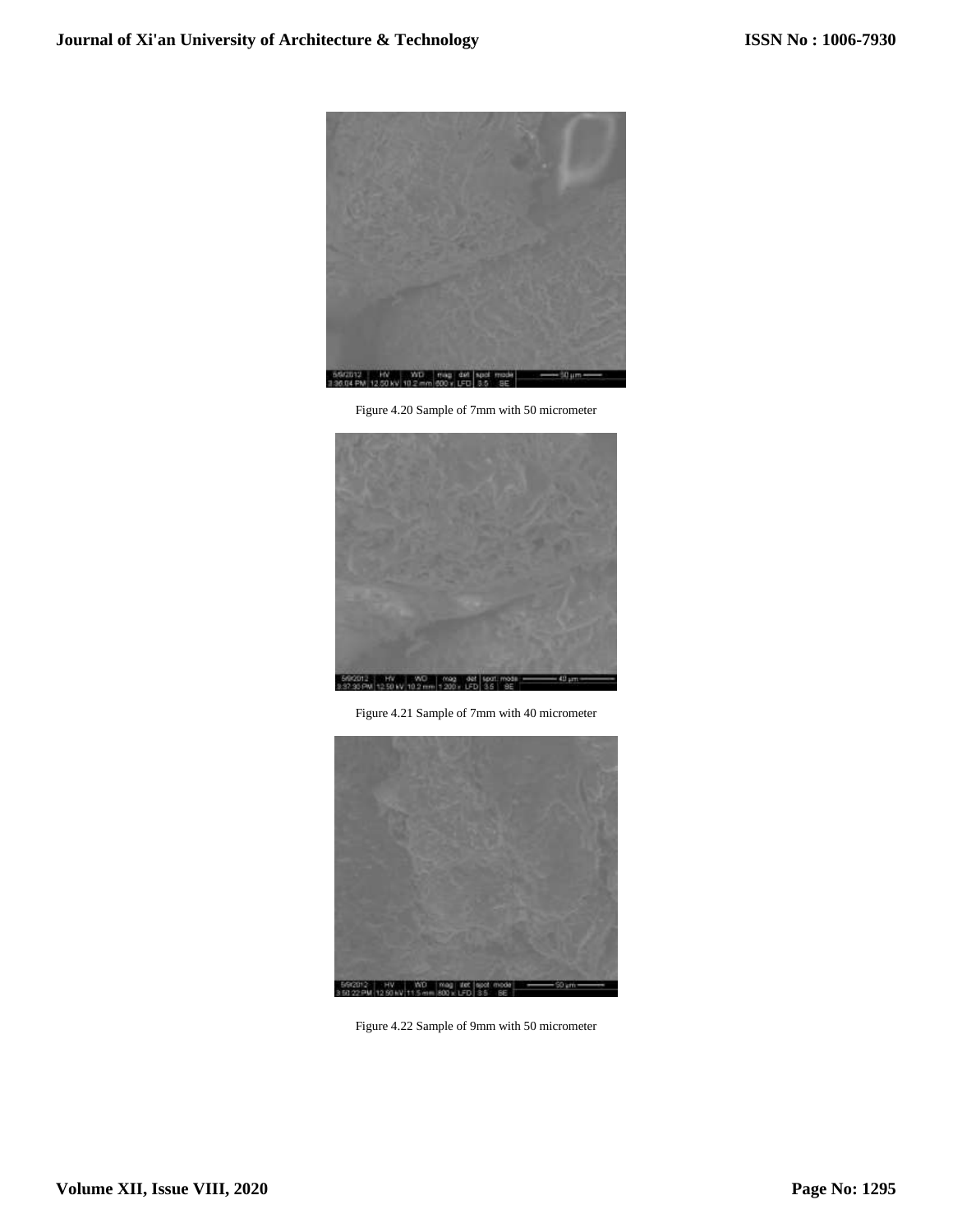

Figure 4.23 Sample of 9mm with 40 micrometer



Figure 4.24 Sample of 9mm with 20 micrometer

## V.CONCLUSION

This work shows of a Coconut fiber and polymer composites with different fiber lengths are fabricated by compression molding technique. Composite plates were subjected to Differential Scanning Calorimetric analysis (DSC), Thermo-gravimetric Analysis (TGA) and followed by Scanning Electron Microscopy (SEM). In the DSC analysis, 4 samples have checked. In those 4 samples, the high thermal stability had in 3mm fiber sample of the composite and it is about 352<sup>0</sup>C. In the TG analysis, 4 samples have checked. In those 4 samples, the weight reduced lately in the sample of 5mm composite. SEM results showed the improvement of the interfacial interaction among components in the composites.